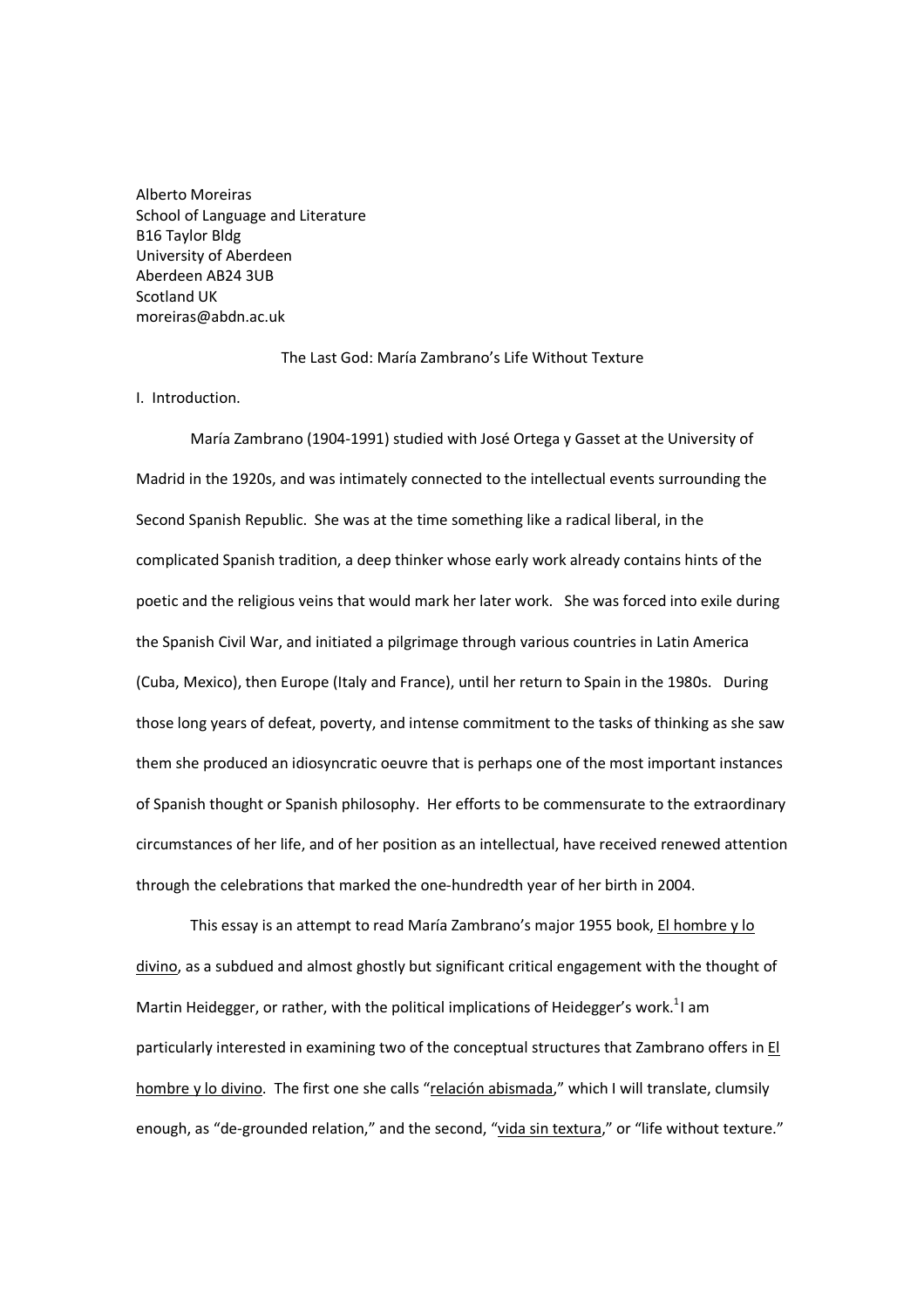Those notions should be traced against the background of Zambrano's definition of democracy in her 1958 book Persona y democracia. La historia sacrificial (for Zambrano any democratic regime must tend towards the abandonment or refusal of the sacrificial structuration of history); but also against the background of what El hombre y lo divino establishes as the epochal or historial dissolution of the identity between being and thinking.

For Zambrano a democratic politics is bound to the precise determination of the abandonment of "sacrificial history." If the abandonment of the sacrificial structuration of history defines democratic politics, by the same token the practice of democracy defines an antisacrificial perspective on action. A democratic politics, regardless of what politics could be in itself, is always bent on the suppression of the divide between what Zambrano called "idols" on the one hand, and "victims," on the other (Persona 42). Beyond the search for power or the search for recognition, if politics is understood as the practice of abandonment of the sacrificial structuration of history, then politics appears as specifically democratic politics. This is what Zambrano proposes. But there can be no abandonment of the sacrificial structuration of history as insofar as there is no abandonment of the understanding of the political as subjective militancy. If subjective militancy is at the same time a condition and a result of ontology, to go beyond ontology, and that means, beyond the subjectivity of the subject as the current horizon of political thinking, is also a condition and a result of an ethical position where every possibility of a non-sacrificial politics is sheltered.

 In the identity of thinking and being—doubtless an old notion of philosophy, one of its very first words in the poem of Parmenides—the very principle of sovereign subjectivity that has marked modernity itself is ciphered. There is in effect no sovereignty without subjectivity, in the same way that there is no subjectivity without sovereignty. To paraphrase Juan Donoso Cortés or Carl Schmitt, every relevant concept of political thought in modernity is anchored in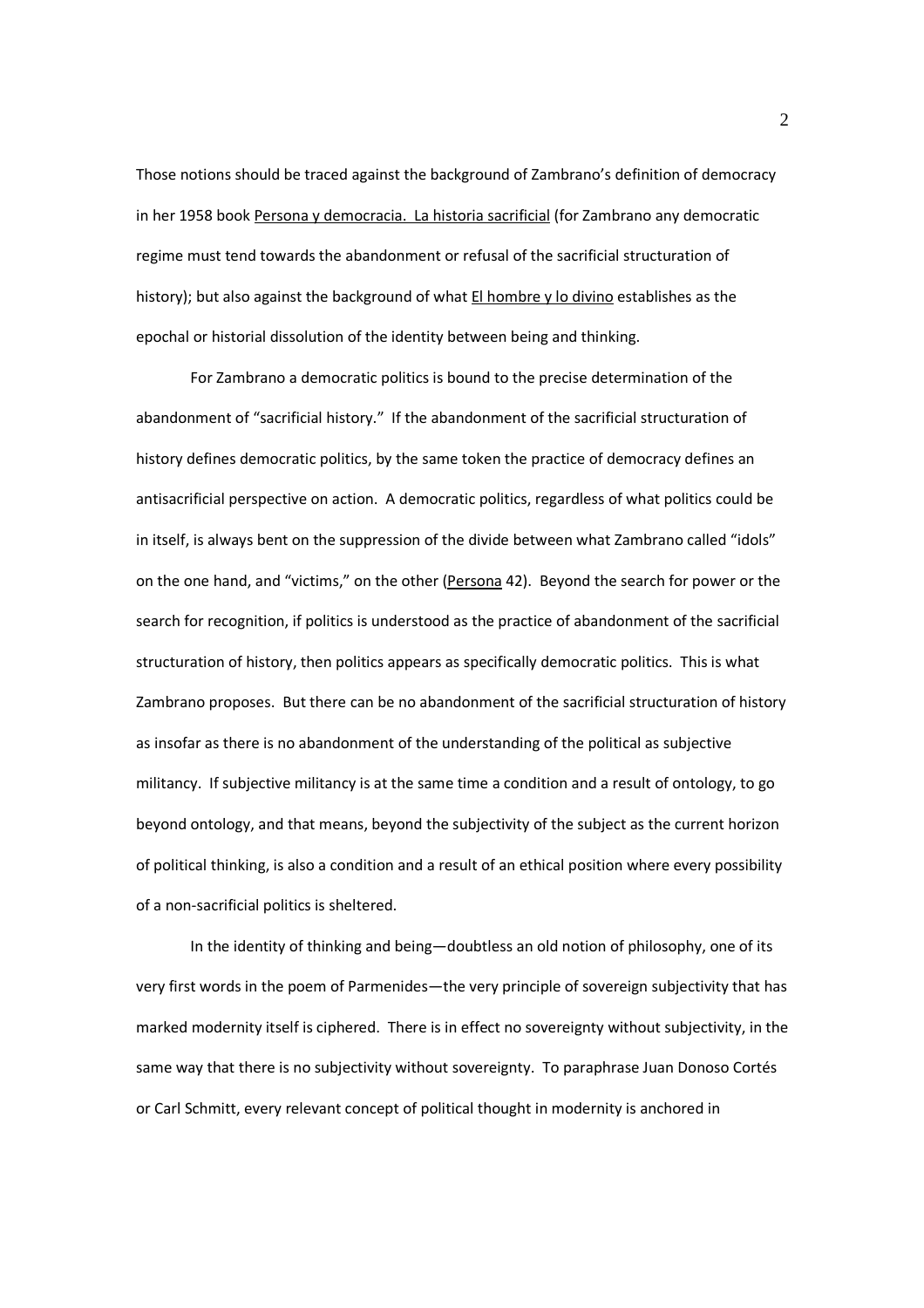transcendental subjectivity, which turns subjectivity into the matrix of everything that is thinkable on the basis of the identification between subject and substance. Zambrano, in her sustained meditation on the necessary de-identification of thinking and being, is already pointing towards an alternative, non-modern conception of the political. Only from that alternative conceptualization it is possible to formulate a project for political life based on the abandonment of the sacrificial structuration of history.

 But to abandon the sacrificial structuration of history is also to abandon every attempt at a politics of sovereignty, every attempt at establishing the political on the basis and ground of an experience or practice of sovereignty. María Zambrano as a thinker of the political thinks the possibility of politics beyond subjectivity and beyond sovereignty. The concepts of de-grounded relationship and life without texture are essential to this endeavor.

II. The non-primacy of politics in democratic politics.

 In terms of the political as the practice of sovereignty, could any possible primacy of politics over history (including economic history) be considered absolute or relative? If relative, then politics would still be subordinate to history in the last instance. If absolute, then politics would be the norm of action. But an absolutely primary politics, that is, an absolutely sovereign politics, would have to rely on the total immanence of its own conditions, and would in fact be normless: that is, it would provide something like a normless norm for action. A politics without a norm, that is, a politics that would itself be the normative standard, without recourse to alterity or to a heterogeneous grounding, can only be a politics of force, and it would have become an ontology (as in the Nietzschean case, where the will to power is the ontological principle of Nietzsche's "grand politics").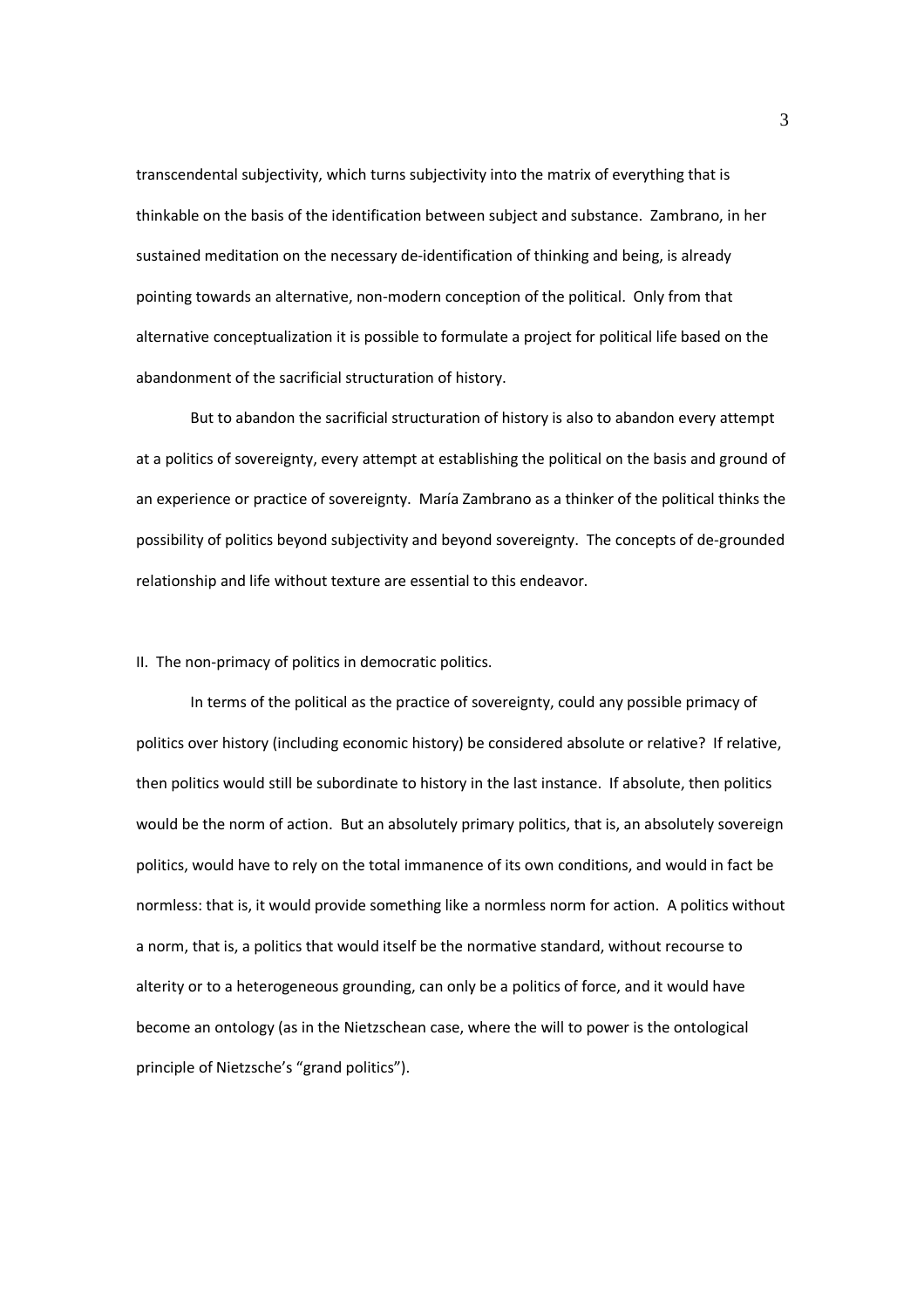Or is it possible that a norm for politics can be found outside history itself, and thus also outside force? That norm would not be an ontology, but it would register at some infraontological level, at the level of desire perhaps, a normative affect regulating something like the Benjaminian hatred of mythic violence, what Derrida refers to as justice, or Alain Badiou´s communist invariant. If something like that transhistorical or transpolitical norm were to exist, if politics can emerge through it as heteronormative, that is, always dependent upon an affect that would be exterior to itself, then it would be necessary to conclude that politics is always a partisan politics precisely to the very extent that it won't let itself be reduced to force or to an ontology of force. Can politics be thought without partisanship? Is partisanship an unconditional, irreducible determinant of any theory of the political?

Zambrano, as mentioned, states that a democratic politics is bound to the abandonment of "sacrificial history." If the abandonment of the sacrificial structuration of history defines democratic politics, the practice of democracy defines an antisacrificial perspective on action. A democratic politics is always bent on the suppression of the divide between "idols" on the one hand, and "victims," on the other; it is based on the refusal of the fact that the existence of idols must always feed off the existence of victims. Only democracy, Zambrano says, among all the political systems, can shelter the possibility of marching towards an abandonment of sacrificial history. I am taking it for granted that there is no possibility of social justice without an abandonment of sacrificial history. The abandonment of sacrifice and social justice are then the goals of democracy. This cuts across other divisions of the political field, such as the Schmittian friend/enemy division, or the division of the social between the part of the whole and the part of no-part proposed by Jacques Ranciére (12-13).

If politics is exhaustively contained in the friend/enemy division, then politics is defined by power: politics seeks power—its acquisition or its continued possession—as the power of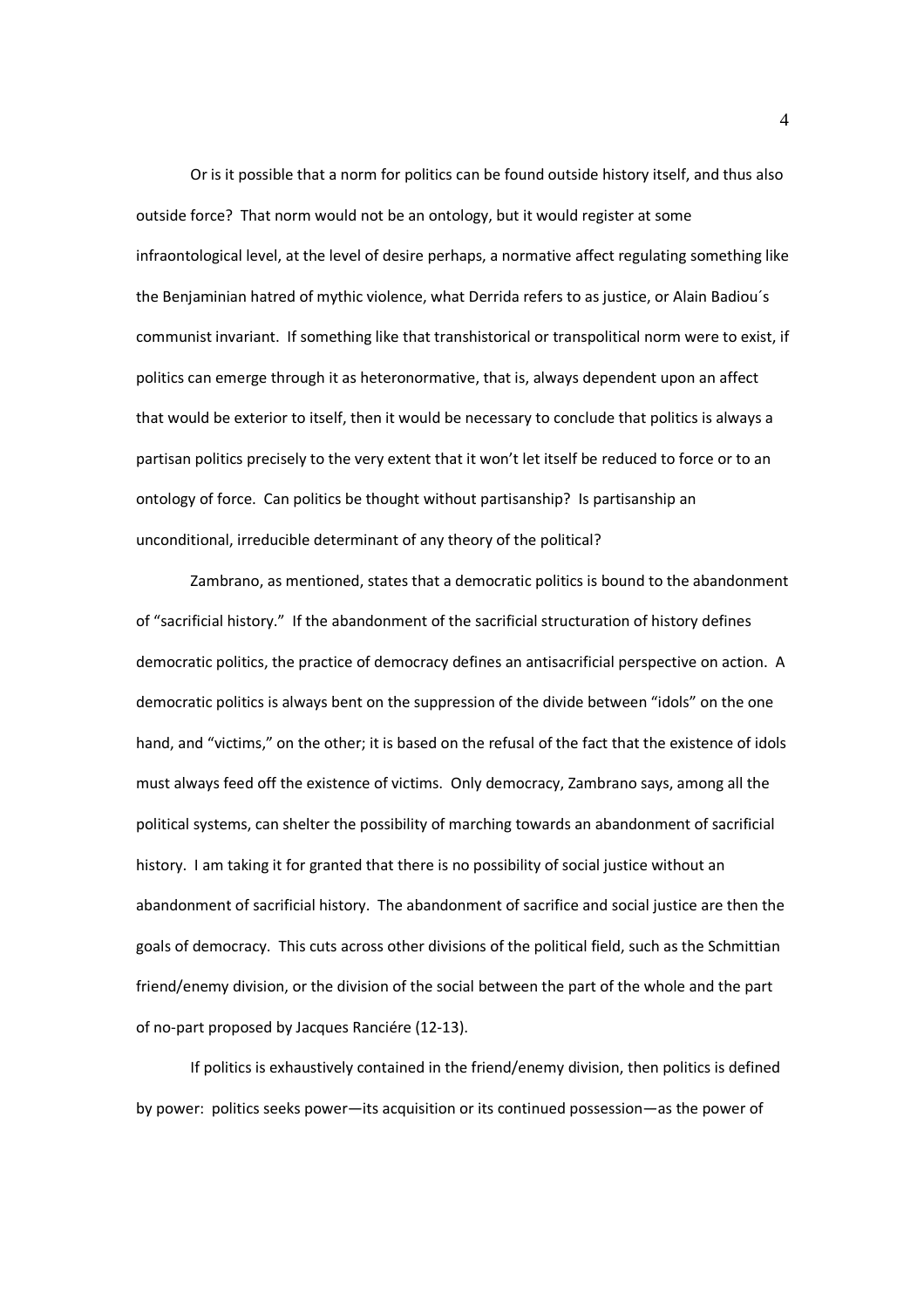one group over other groups, and it is therefore always already partisan politics. If politics marks the fundamental act of appearance of a claim to existence by the part of no-part, that is, of those who are negated by the ideological articulation of social totality, then politics is defined by recognition: the part of no-part wants to be recognized as such by the social totality, or it wants to be recognized as the social totality (the proletariat as universal class, or the people as general will). If politics is understood as the practice of abandonment of the sacrificial structuration of history, then politics appears as specifically democratic politics. Through each of those determinations there emerges the thought that the only possible non-partisan understanding of the political is precisely the understanding of the political as always already partisan.

How can we link those three definitions of the political? We can imagine a complex interaction between demands for power, demands for recognition, and demands for the end of sacrifice in any concrete situation. At their limit, however, the three definitions are incompatible. The demand for power must subordinate one group to another group, since its limit is the existence of the enemy, and the enemy must be kept in check, which reveals this practice of the political as profoundly sacrificial, and thus antidemocratic; the demand for a democratic end of sacrificial history must give up power, insofar as it can only absorb the radical power of the non-application of power; and the demand for recognition is never just either a demand for power or a demand for democracy and social justice. So the three definitions exceed each other, and, in their mutual excess, they organize something like an aporia of the political. Politics would finally be the infinite negotiation between those three demands: for power, for recognition, and for an end to social sacrifice.

But, if so, then only democracy can organize, even if aporetically, the simultaneous pursuit of the three demands, as no other system can countenance the end of the sacrificial 5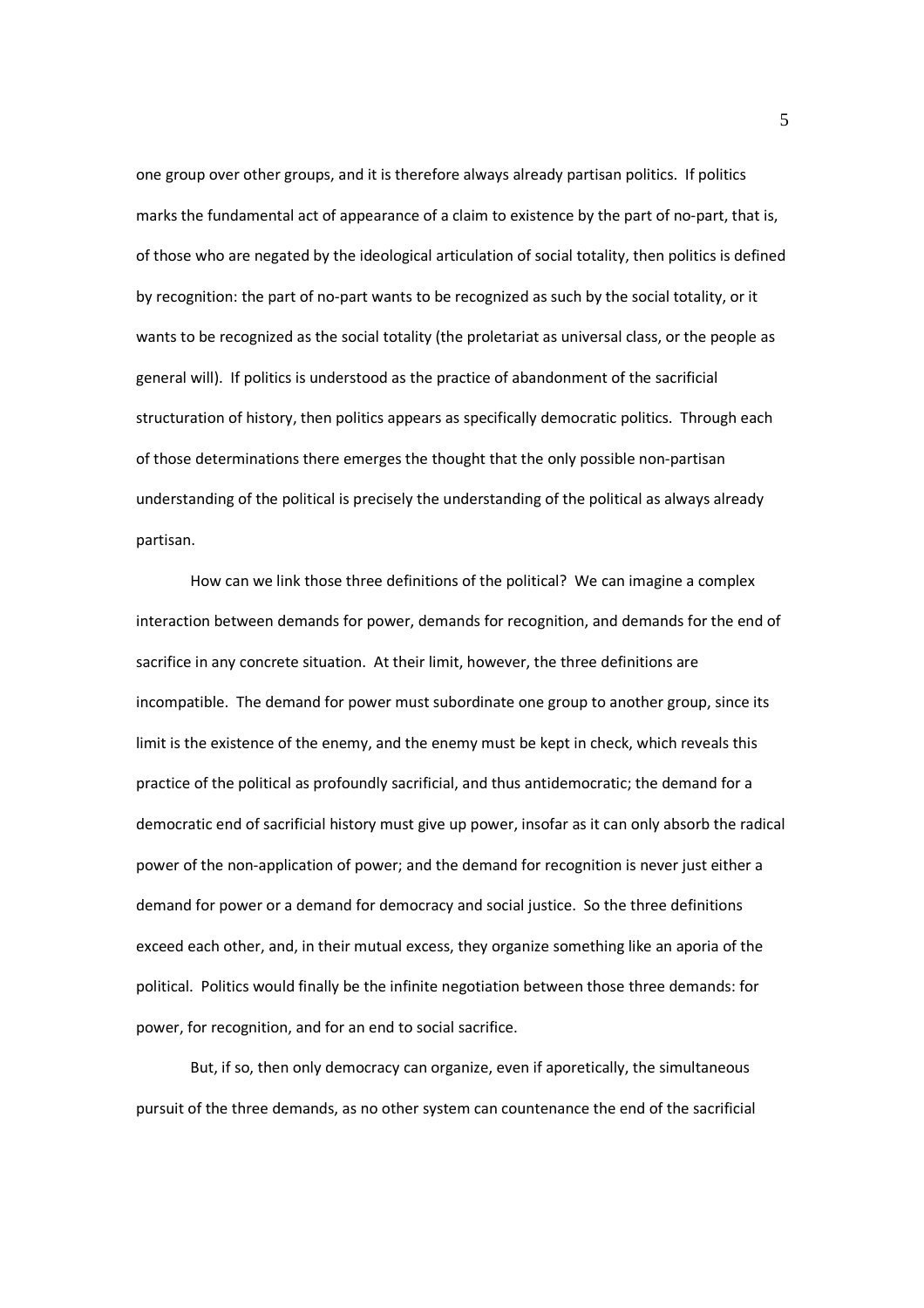structuration of history. Democracy can, however, authorize unconditional demands for power and recognition—not any demands for power and recognition, of course, just some: the absolute power of the people, for instance; or the total recognition of the proletariat as class, which is the political abolition of class; or the total recognition of gender, which is the political abolition of gender. Only in the horizon of democracy is it possible to think of the total subsumption of power, recognition, and the end of sacrifice. But this would be the end of the political, and thus necessarily also the end of democracy, and the end of the end of sacrifice: hence the aporetic character of democratic politics, and, a fortiori, of any politics. As aporetic, the political instance appears as always already heteronormative, never sovereign, not selfcontained. Zambrano will make it depend on an experience of the "pure sacred," of the fondo oscuro, of a contact with a last god that is to be understood as the very void of any compact fullness.

## III. Zambrano and Heidegger on forgetting.

 Zambrano thinks of subalternity as a possibility of an understanding of the political beyond transcendental subjectivity, beyond sovereignty, beyond the conditions under which we have thought of the political in modernity and throughout modernity. Zambrano's notion of democratic politics as the abandonment of the sacrificial structuration of history shows that such an understanding forces us to determine the heteronormativity of the political in favor of a partisan stance, that is, in favor of an always already previous ethical engagement. I would now like to move towards the exposition of the two conceptual structures that I mentioned at the beginning as particularly relevant to understand Zambrano's contribution to political thinking, namely, "de-grounded relation" and "life without texture," as presented in El hombre y lo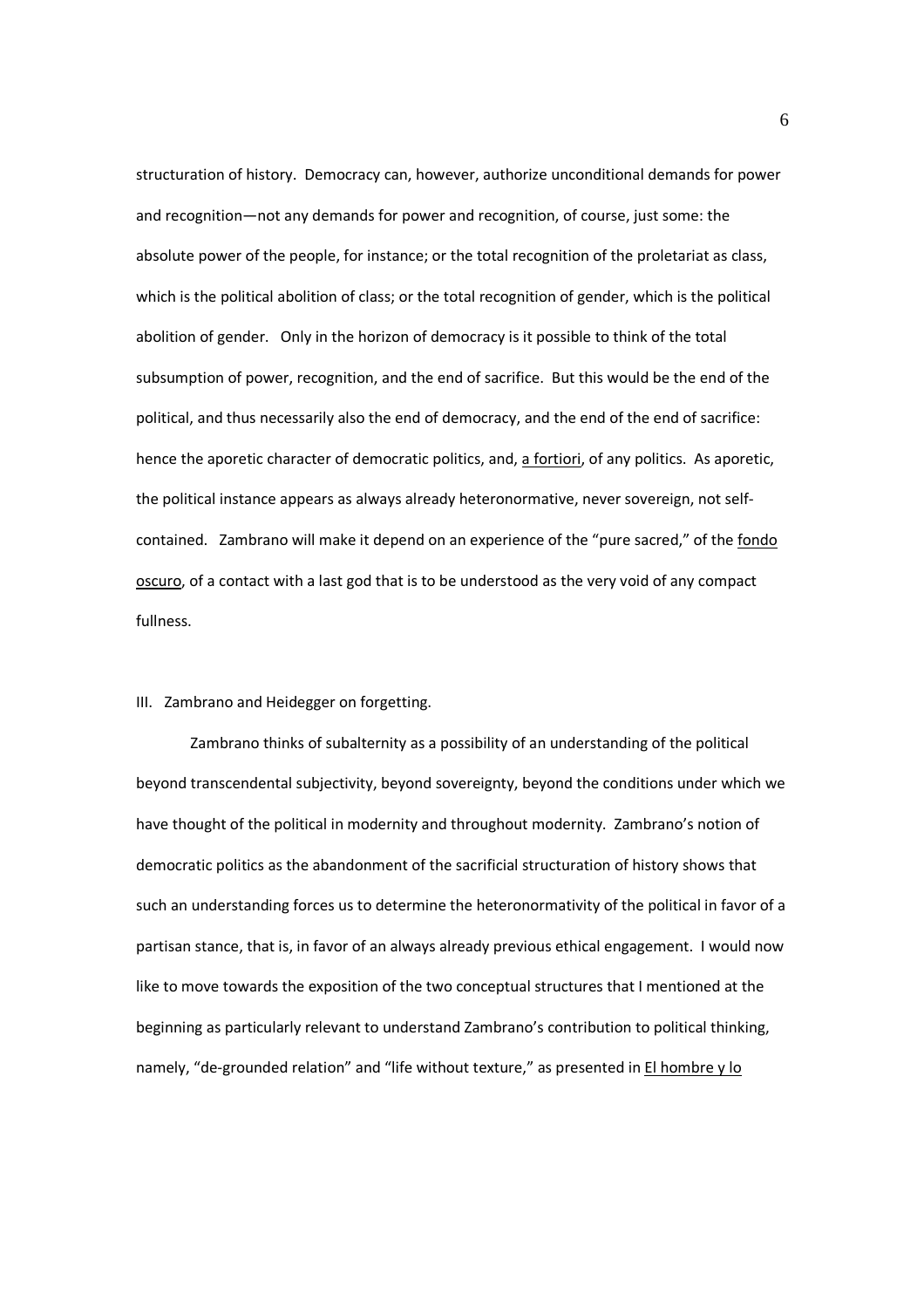divino. The latter book can be comprehensively understood as wanting to narrate, impossibly, a history of forgetting, or rather, the history of a forgetting.

 In twentieth-century philosophy the thematization of forgetting is intimately linked to Heidegger's Being and Time (1927). But for Heidegger what is at stake in the history of philosophy is the history of the forgetting of being. Zambrano, roughly thirty years later, does not concern herself with the forgetting of being. What she is interested in is the forgetting of God, and with it the forgetting of the dimension of the sacred, the forgetting of the dimension of the divine as such. For Zambrano, as for Levinas, God is beyond being. God, the sacred, the divine—such is for Zambrano the constellation of an epochal forgetting, the register of a radical insufficiency in the philosophical and spiritual experience of her historical time. Zambrano writes her book, or finishes it, during the years she spent in Rome. The repeated mention in her book of a white Pythagorean chapel, then recently excavated by archaeologists in a neighborhood close to her place of residence, is far from being incidental—just as her references to the Roman Empire's universalism are also not incidental. Zambrano wonders if the "fortunes of the [Pythagorean] white chapel" are ready to declare, in 1955, their "oculto sentido," or "hidden sense" (116-17). Would it be a counterimperial sense? What is the secret that Rome preserves, on the side of the vanquished? And why thematize the forgetting of God in order to think, not even democracy, but the possibility of a radically anti-sovereign, antisacrificial politics? Hasn't God been precisely the ultimate guarantor of onto-theo-logy? Hence the very ground of sovereignty? Is there something like a god without sovereignty?

 How does one deal with forgetting? To the very extent that the forgetting is such, that is, that it is a true forgetting, it is inaccessible to the memory of the thinker. At most one could rescue traces, if there remains a memory of the forgetting itself, rather than a memory of its object. From that perspective, is one to think theologically or to think philosophically the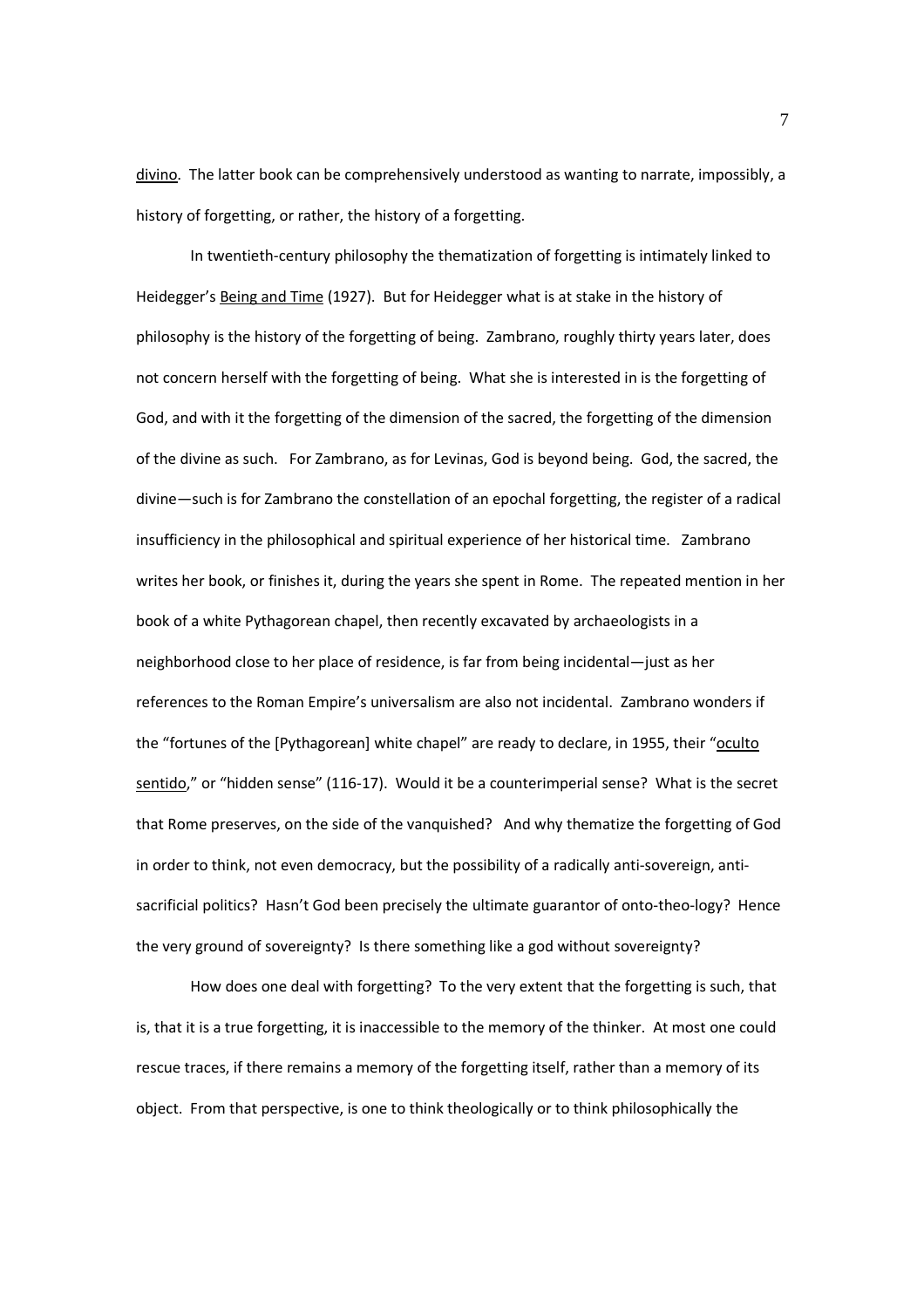forgetting of the divine, not as forgetting of the divine but as forgetting as such? What could be the point of a treatise on the forgetting of the divine historically and politically? In 1955, in Rome, at the heart of Latin, Christian, Catholic Europe? To think about the forgetting of the divine is a task different from the task Heidegger had indicated as essential: to think through the forgetting of being.

In his 1942-43 lectures on Parmenides Heidegger came to link the thought of the forgetting of being with the destruction of an imperial thinking of the political, which for him exhausted the European thinking of the political, and which he associated with the curialization of the Greek legacy through the Latin translation of the fundamental concepts of the first beginning of philosophy in Greece (Parmenides 43;46). Western politics are for Heidegger predetermined by the ecclesiastical internalization of the Roman concept of imperial hegemony. For Heidegger, in 1942-43, as the battle of Stalingrad is coming to an end, and with it the might of the Werhrmacht and of Nazi power, the by now for him tragic enterprise of thinking about the forgetting of being has become the enterprise of thinking through a non-imperial configuration of the political. Zambrano, a few years later, may be attempting something similar from the thought of the forgetting of God. For that non-imperial possibility, which for Zambrano has a name that remained alien to Heideggerian thought, namely, democracy, the fundamental category is the category of de-grounded relation: for Zambrano, the forgetting of God can only be thought starting from the historical understanding of a de-grounded relation to the divine.

El hombre y lo divino contains some hidden references to Heidegger's 1947 Letter on Humanism. As is well known, Letter on Humanism attempts an account of the present—not just any present, since the essay was written in 1946—through "a thinking that abandons subjectivity" (207). This might sound faintly ridiculous today, when everywhere subjectivity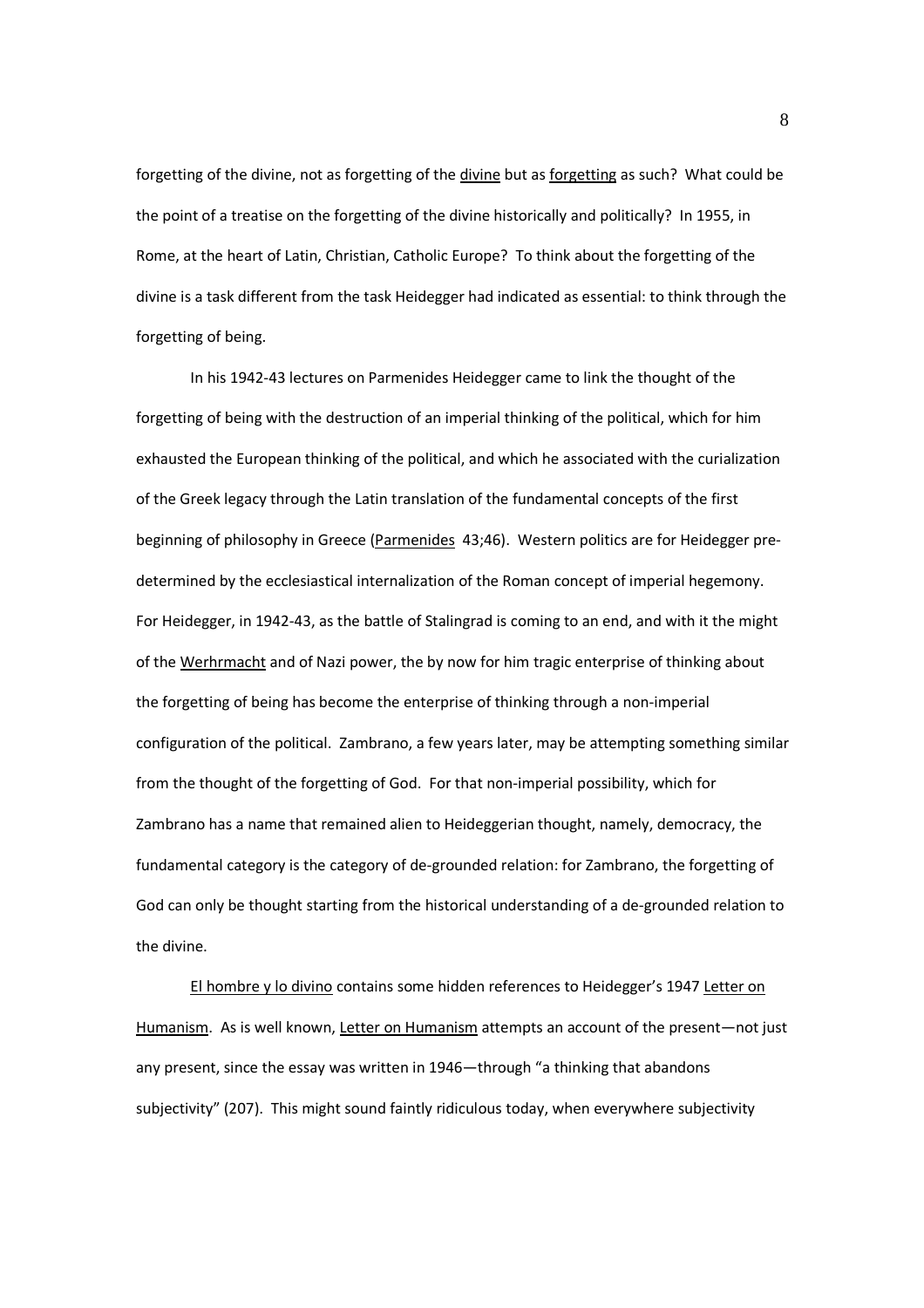rules as the unthought in our presuppositions. In contemporary political thinking subjectivity rules explicitly as the posited horizon of any possible thinking of the political, and it is no exaggeration to say that, against Heidegger, most contemporary thinking thinks of subjectivity as the true house of Being, as the home where contemporary humanity might find refuge against the onset of homelessness, understood as that which is "coming to be the destiny of the world" (219). But subjectivity is for Heidegger homelessness itself. Take, for instance, nationalism, still fundamentally important in 1946: "Every nationalism is metaphysically an anthropologism, and as such subjectivism. Nationalism is not overcome through mere internationalism; it is rather expanded and elevated thereby into a system. Nationalism is as little brought and raised to humanitas by internationalism as individualism is by an ahistorical collectivism. The latter is the subjectivity of man in totality. It completes subjectivity's unconditioned self-assertion, which refuses to yield" (221). Man, the human, conceived from subjectivity, remains caught up in "essential homelessness" (221). Is that true also for Zambrano? It certainly is true. But Zambrano takes her path in divergence from Heidegger's.

 In The Question Concerning Technology (1954), a text therefore strictly contemporary of El hombre y lo divino, Heidegger quotes Friedrich Nietzsche on the political importance of philosophy: "The time is coming when the struggle for dominion over the earth will be carried on. It will be carried on in the name of fundamental philosophical doctrines" (Nietzsche, qtd. by Heidegger, Question 101). And Heidegger adds: "'Fundamental philosophical doctrines' does not mean the doctrines of scholars but the language of the truth of what is as such, which truth metaphysics itself is in the form of the metaphysics of the unconditional subjectness of the will to power" (Question 101). Both the Nietzschean will to power and the Hegelian-Marxist kind of transcendental subjectivity ("The essence of materialism [consists] . . . in a metaphysical determination according to which every being appears as the material of labor. The modern

9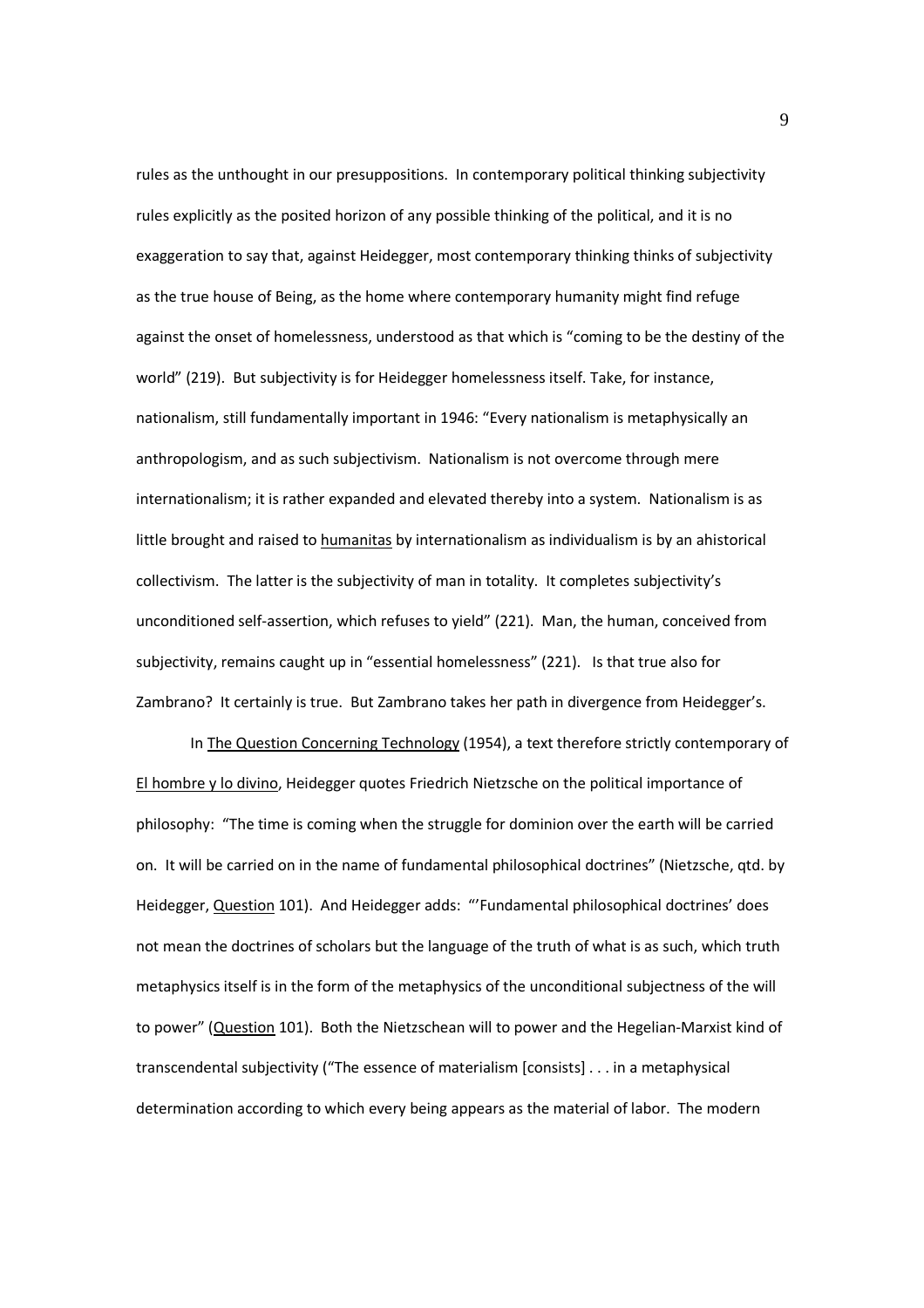metaphysical essence of labor is anticipated in Hegel . . . as the self-establishing process of unconditioned production, which is the objectification of the actual through man experienced as subjectivity" [Letter 220]) are what Heidegger has in mind as fundamental doctrines when he says "the danger into which Europe as it has hitherto existed is ever more clearly forced consists presumably in the fact above all that its thinking—once its glory—is falling behind in the essential course of a dawning world destiny which nevertheless in the basic traits of its essential provenance remains European by definition" (220-21).

 What is this dawning world destiny in 1946? As Nazi Germany has been destroyed, what is present as world-historical can only be conceived in terms of either communism or Americanism. Heidegger's recollective thinking of the history of Being aims at something else, but it must be reached in what he calls a "productive dialogue" with both communism and Americanism, understood as world-historical options that are themselves produced by the history of metaphysics: "Whoever takes 'communism' only as a 'party' or a 'Weltanschauung' is thinking too shallowly, just as those who by the term 'Americanism' mean, and mean derogatorily, nothing more than a particular lifestyle" (220), as "an elemental experience of what is world-historical speaks out in" them (220). The lag in European thinking, the lag of European thinking with itself, as it makes Europe unable to confront the pincer of Americanism and Sovietism, asks for Europe to assume the guilt of a world conflagration. Europe cannot think its own epoch, and it is because of that that Europe seems to be moving towards an hecatomb that will be presumably larger than the one that was still smoldering in South Germany around 1947. In 1947 Heidegger is still anticipating disaster, never mind his claim that there is a saving power in thinking, in his thinking, that might perhaps avert its consummation.

Is Zambrano, during her Rome years, searching for the establishment of an option for thinking that would be simultaneously anti-Nietzschean, antimaterialist, and endowed with

10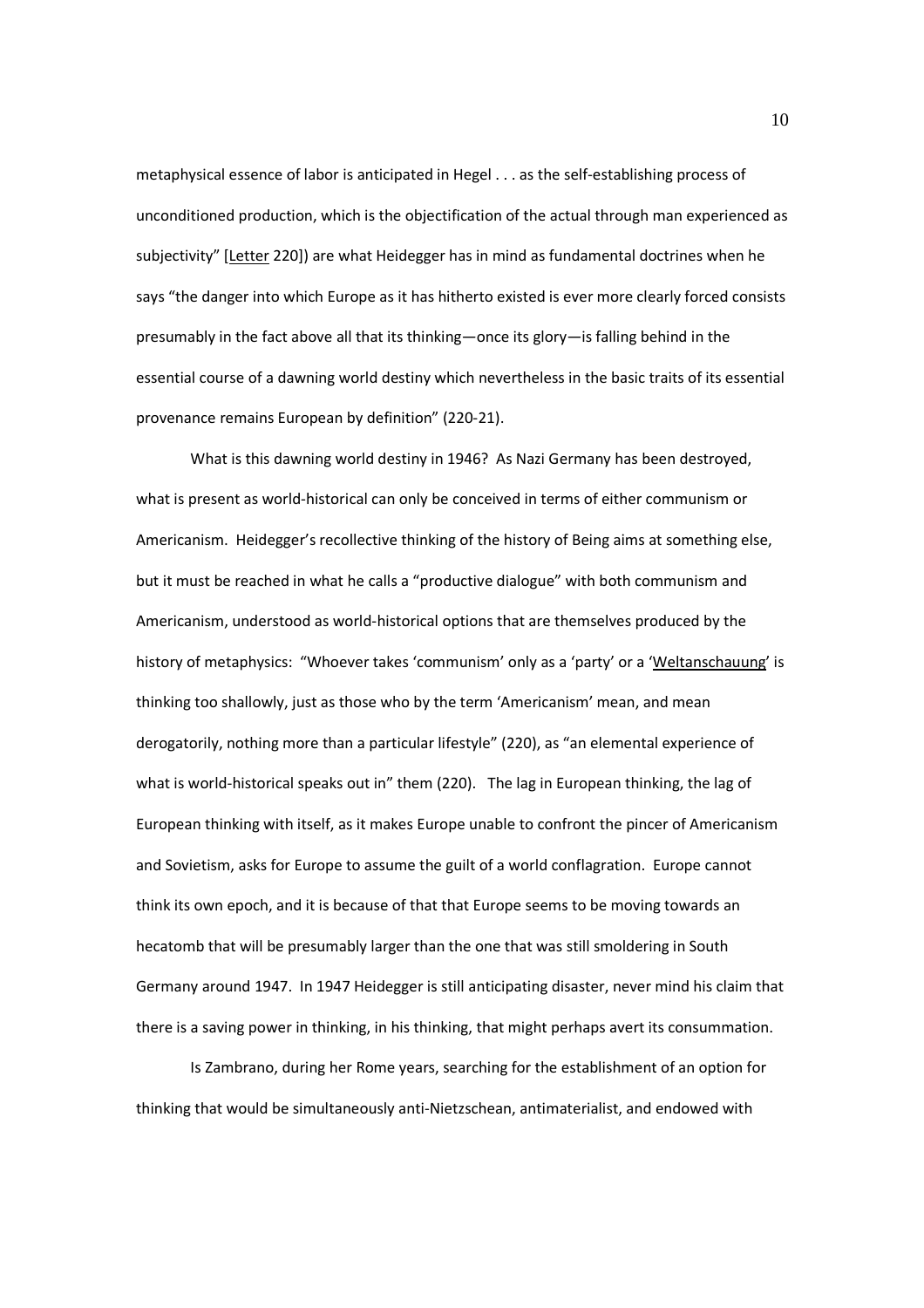saving power? Yes, without a doubt. Zambrano is, in a sense, repeating the Heideggerian project. Her thematization of the God—of God, of the sacred, of the divine—attempts to offer such an alternative to European thinking. There is a specific will in Zambrano to think an other beginning, and that will is consubstantial to the establishment of a historico-political project for Europe. To think of Europe, from Rome, even from the white Pythagorean chapel, and from her condition as a Spanish Republican exile, from her condition as a political victim of a world conflagration, to think of Europe from mourning, and from the mourning for the forgetting of the god, is certainly to think of the future of the world in its de-grounded relation with the unknown god, with the last god: with a god, presumably, no longer onto-theo-logical. Ontotheo-logy is for Zambrano, as it was for Heidegger, the very name of the forgetting of the god.

IV. Authentic historicity and the repetition of a (non-)heritage.

 In paragraph 74 of Being and Time, which finally brings the work's entire ontological analytic to rest on the notion of authentic historicity, Heidegger had notoriously sustained that "the resoluteness in which Da-sein comes back to itself discloses the actual factical possibilities of authentic existing in terms of the heritage which that resoluteness takes over as thrown. Resolute coming back to thrownness involves handing oneself over to traditional possibilities, although not necessarily as traditional ones. If everything good is a matter of heritage and if the character of goodness lies in making authentic existence possible, then handing down a heritage is always constituted in resoluteness" (Being and Time 351). That heritage is very specifically the German heritage, precisely to the extent that, for Heidegger, the Germanic constitutes the periphery of Imperial Rome and therefore preserves the possibility of an other beginning—other than the thinking of a corrupt legacy. The thought of that communitarian heritage or legacy, which later work will make it possible to understand as an anti-Roman legacy, is perhaps the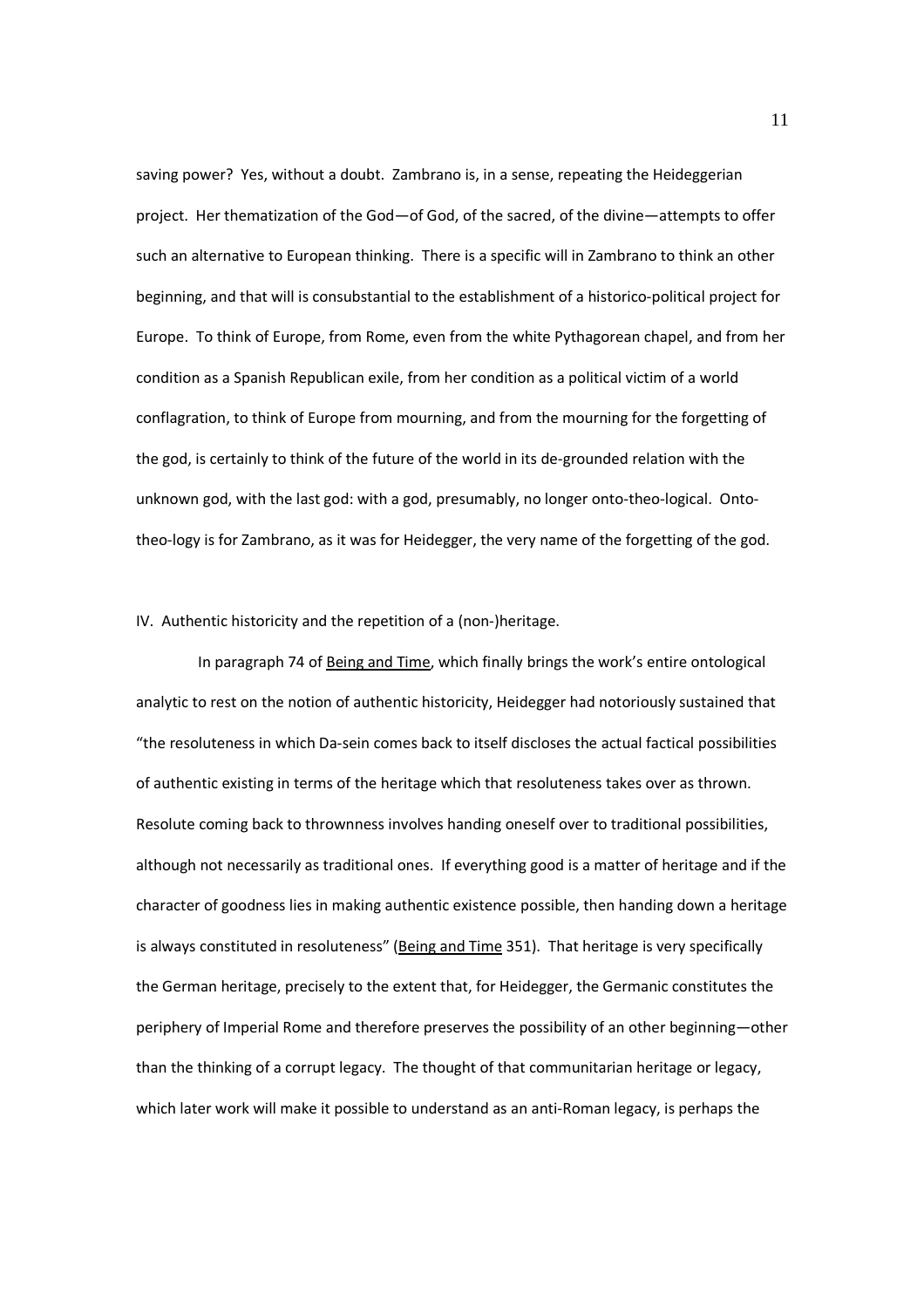most explicitly political contribution of Being and Time. But the hypostasis of this legacy as the instrument of a new politics ruins the possibility of a genuinely alternative understanding of the political in Zambrano's sense.

 The simplicity of historical destiny, assumed in resolution, in the anticipation of death, and in the repetition of a legacy, where the establishment of the possibility of an authentic historico-political community lies for Heidegger, ignores the terrible facticity of what we would have to call dis-heritage, disinheritance, or un-legacy. Regarding a historical legacy, the denial of legacy constitutes the outside. In the forgetting of the facticity of un-legacy the Heideggerian critique of subjectivity cannot avoid falling into the repetition of a subjectivizing communitarianism, since it is based on the response to the interpellation of a historical memory. The repetition of a legacy, whether intact or corrupted, excludes un-legacy, unlearns it, hides it. The dis-inherited is the one who cannot repeat a legacy, and falls into forgetting. The abandonment of subjectivity, the accomplishment of a thinking that abandons subjectivity, is not possible in the wake of the resolute acceptance of a historical legacy—rather, it fundamentally presupposes a thought of un-legacy, a thought of disinheritance, of dis-heritage, a thinking of the forgetting of that which will not be remembered.

 But there is a different possibility: what if repetition could repeat the dis-heritage as such? If repetition, in the name of historico-political action, could repeat the nameless as such? Isn't this the only possible form of thinking about a forgetting? This open search for the nameless and the unnameable is the most relevant and poignant tension in Zambrano's text. In El hombre y lo divino Zambrano turns the conditions that regulate the difference between theology and philosophy around to the extent that, if philosophy were to remain as ontological knowledge, knowledge of being as such, the knowledge Zambrano seeks is not any kind of positive knowledge of a being, even if that being were to be the being of beings, or the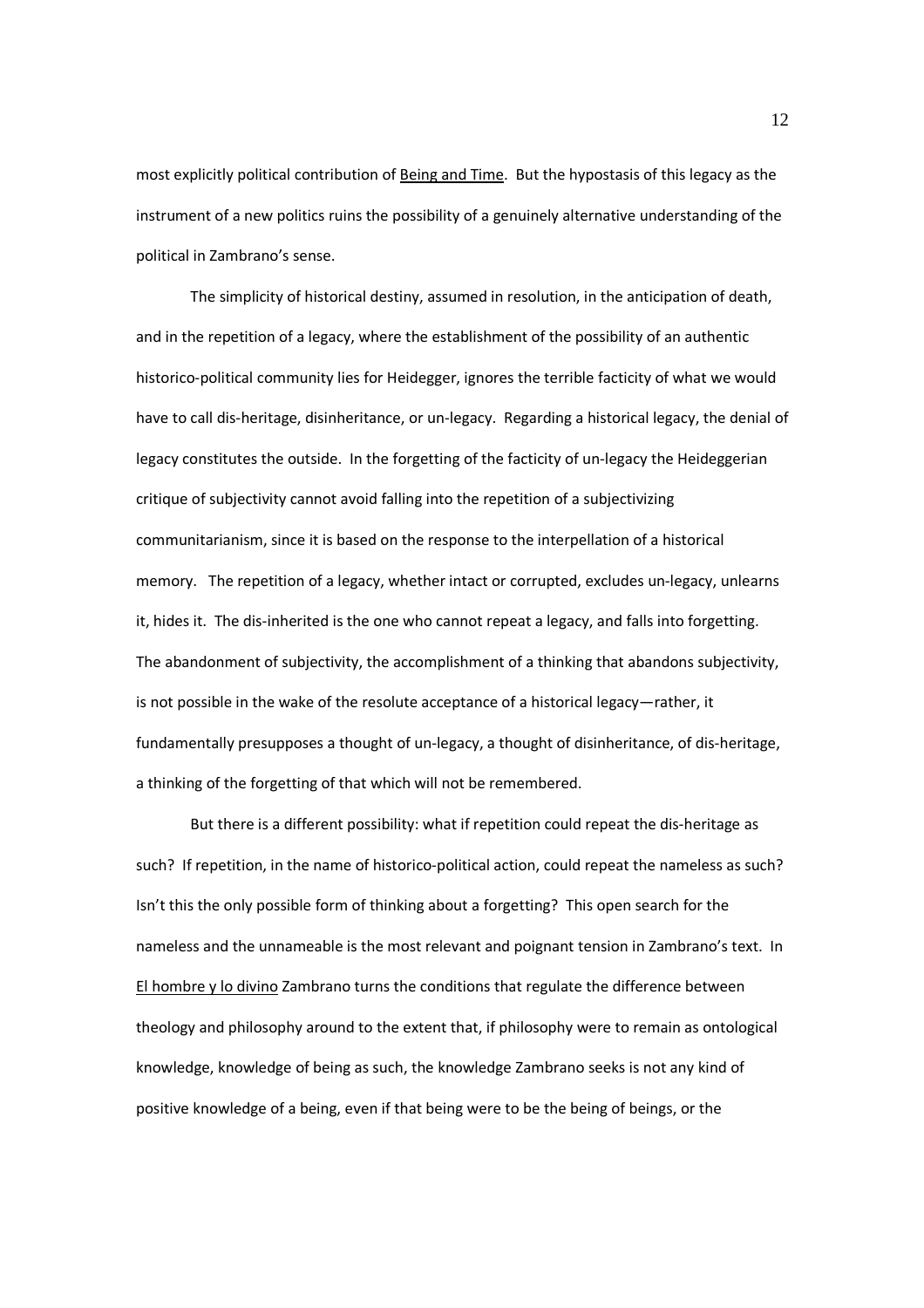maximum being. Rather, the science of the divine and the sacred, the science of God or of the last god, is in Zambrano a science of non-being, and thus not a theological science, rather an atheology whose emphasis on the ontological excess, in what is beyond philosophical vision, reaches the rank of political a-theology.

 Is El hombre y lo divino a political a-theology? Does it at least give us a formal indication of a possible political a-theology? Zambrano's word is always at the margins or in excess of any attempt to name representationally or calculatively regional being. It moves in a region that could be considered arregional, since it is beyond any ontological horizon: the arregional region of the god, of the last god. Zambrano's text on the forgetting of the god, on the dis-heritage, un-legacy of the thought of the god in our times, can offer the possibility of both a political and an a-theological thinking beyond subjectivity. Perhaps that unknown possibility of thinking finds its source in what Zambrano calls "the historical reserve that the vanquished always already form," and as such the site of "whatever is imperceptible in whole epochs, what was defeated, what never made it to reason or what went beyond reason, the seed of future reason" (Hombre 115). That unknown possibility is then the possibility of subalternity, of subaltern thought.

 The notion of de-grounded relation appears in Zambrano's text at the beginning of the chapter called "God is dead," which is of course a sustained reflection on Nietzsche's doctrine. For Zambrano, "contemporary man" embodies, as contemporary, "all the condensed religious history of humanity, . . . all the conflicts that have occurred in the decisive moments of history" (127). Thus, "God is dead" is not the announcement of a liberation, is not the announcement of the beginning of an other history, but rather marks for Zambrano precisely the moment of the de-grounding or "abismamiento" of the history of the present: the moment when the forgetting of the god becomes official, to put it that way, and is forgotten as forgetting. Zambrano says: "One could divide things in life into two categories: those that disappear when we disavow them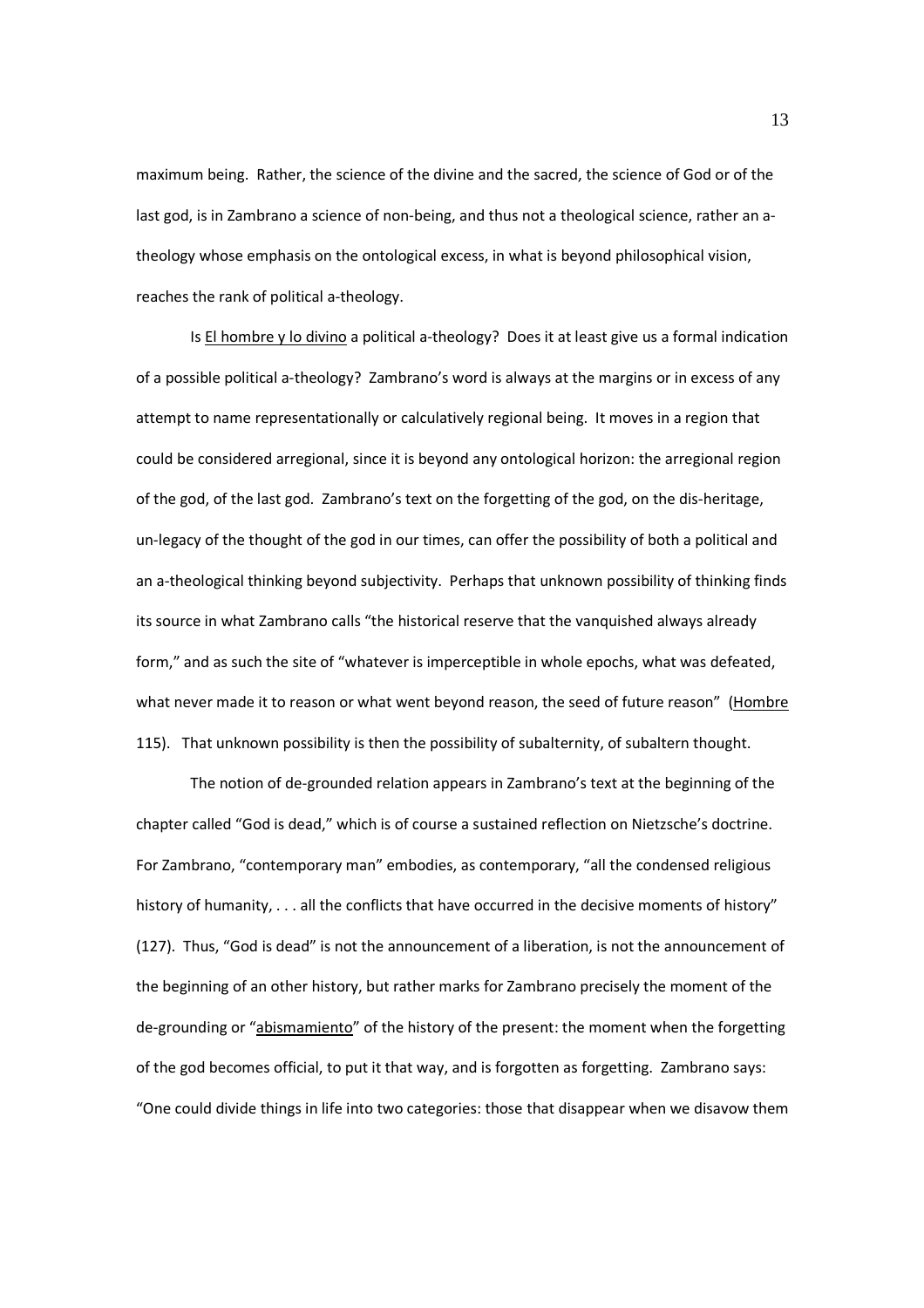and those of a mysterious reality that, even disavowed, leave our relation to them intact. The latter is the case with that which is hidden in what is today the almost unutterable word, God" (126). She goes on: "The more the object remains outside our horizon, the larger and deeper our relation to it, until it invades the entire area of our life, until it stops being a relation in the strict sense of the term . . . When one of the two [terms of a relation] . . . disappears, the relation becomes de-grounded. And then it simply happens that the other term, the one that cannot disappear—in this case, us, our human life—is thrown into an indefinable situation, is, in turn, de-grounded" (126).

 Contemporary man lives in a de-grounded relation—god has disappeared, is dead, or has been disavowed, but in such a way that our relationship to it has come, through its very forgetting, to occupy the entire area of our life. To live in a de-grounded relation means to live in the forgetting of forgetting, in de-grounded memory. If we embody every conflict in history, the entire history of religious humanity, that is, the entire history of the relation of the human to the divine, and if we do it abysmally, de-groundedly, our heritage is dis-inheritance itself, but to the precise extent that there is no dis-inheritance without a legacy. Dis-inheritance, the lot of the subaltern, of the defeated, de-grounds the heritage. Dis-inheritance is the abyss of our time—something the Spanish Republican exiles were in a much better position to understand than Heidegger ever could.

 But, if dis-inheritance de-grounds the heritage, how are we to extract political relevance from this strange Zambranian figure, which amounts to a radical rereading of the concept of authentic historicity in Being and Time? What concept of the political can attend to the impossible memory of un-legacy?

V. Nothingness beyond being, and the last god.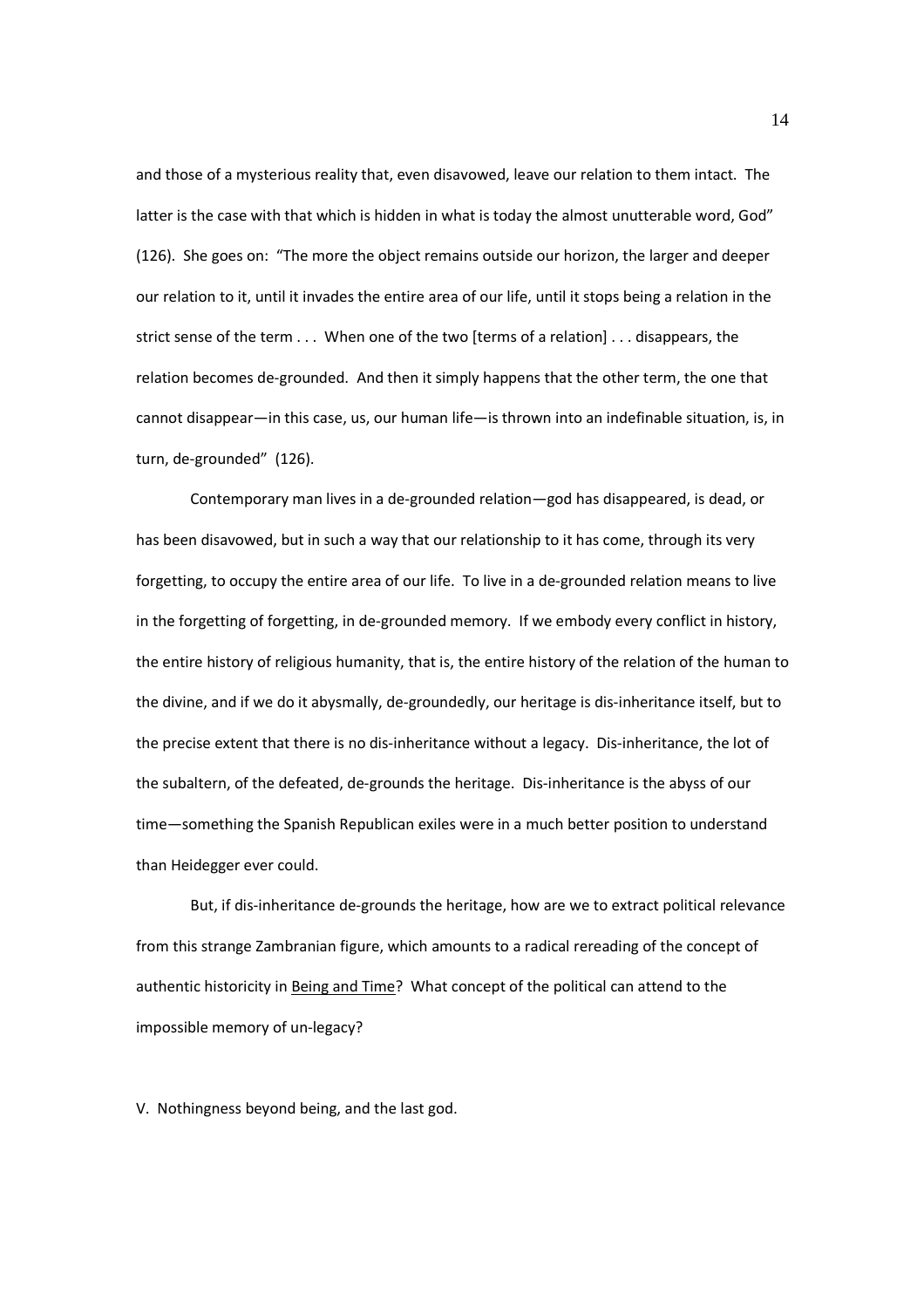I set out to do two things: the first one was to elucidate Zambrano's understanding of democratic politics as the pull towards the abandonment of the sacrificial structuration of history. On this issue, it seemed important to proceed to establish how Zambrano's El hombre y lo divino radicalizes the Heideggerian project for "a thought that abandons subjectivity" and, through a silent critique of Being and Time's notion of authentic historicity based on the notion of relación abismada or "de-grounded relation," sets the ground for the democratic repetition of subalternity, for the endless repetition of a legacy of un-legacy upon which the very possibility of the abandonment of sacrifice rests. This is in itself a major accomplishment, perhaps still unequalled in post-Heideggerian political philosophy.

 But the second thing was to articulate Zambrano's conception of the political beyond subjectivity and sovereignty and beyond the identification of subjectivity and sovereignty that has produced political modernity as such. The identity of thinking and being, an old Parmenidean word that marks perhaps the beginning of historical metaphysics, forms at the end of metaphysics the thought of transcendental subjectivity in both Hegelian and Husserlian philosophy. But transcendental subjectivity also marks the triumph of the totalitarian stateform in the twentieth century. Zambrano, who fought for the Spanish Republic, who became an expatriate and an exile for many years at deep personal cost, produces in the notion of vida sin textura, "life without texture," the very possibility of a radically democratic, antisacrificial conception of the political against subjective militancy.

 Subjective militancy is onto-theo-logical militancy. There are two primary ways of it in modernity. In the first way, the militant—formal subject of a practice of the will—seeks the exhaustive exploitation of being, the thorough appropriation of being to militant practice. The subject, as a singular absolute, works on the remainder of its autistic immanence, thinks of the world as the infinitely reducible, and affirms its own apotheosis in the closure of world into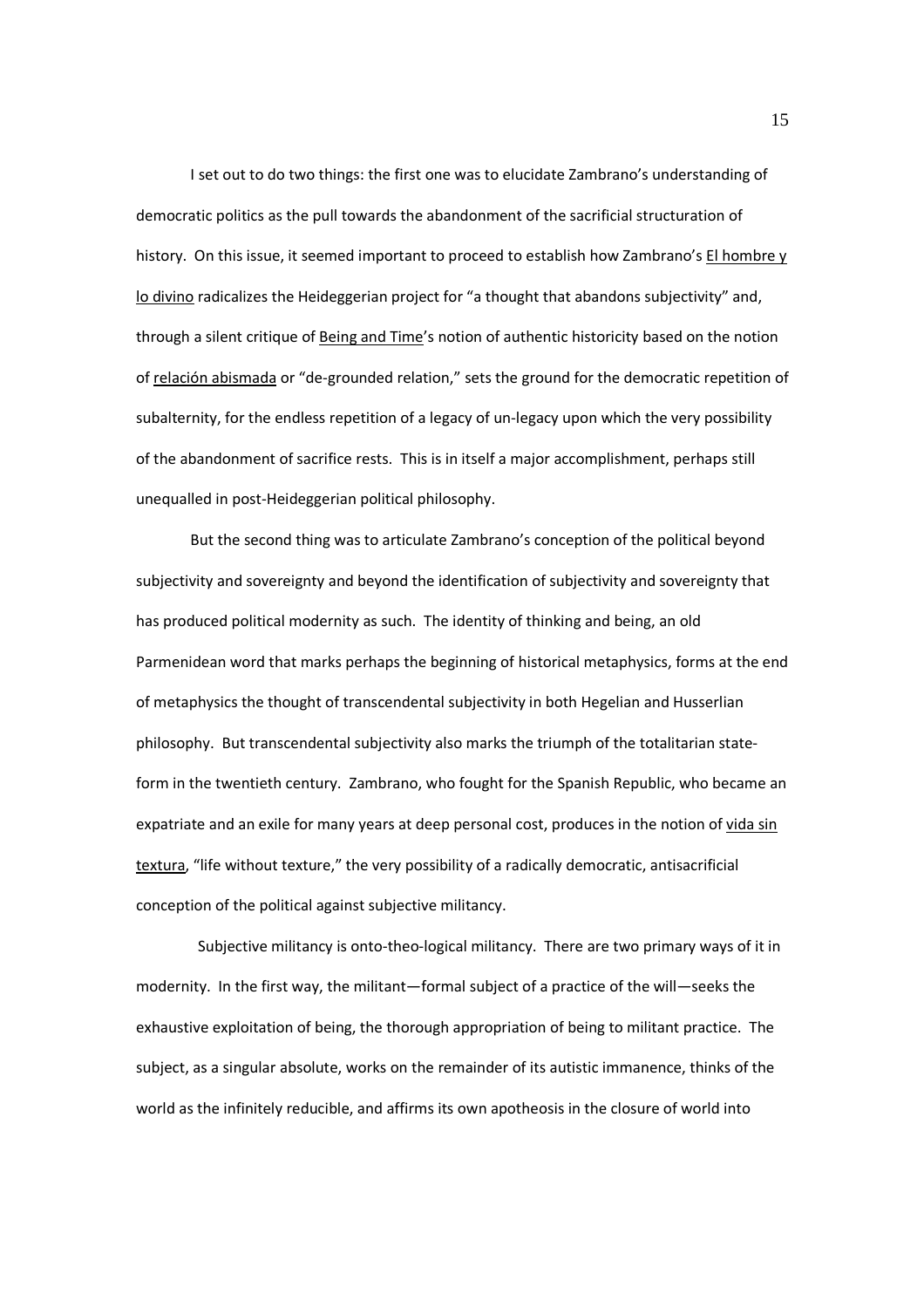subject and subject into world. This is the figure of the liberal subject, which is also the communist subject: a progressive subject, a subject beyond the shadow of its own impossibility.

 In the second way of onto-theo-logical militancy, the militant emphasizes distance, dwells on the loss through which the subject finds its bliss through open, painful deconstitution. The subject is here pierced by its own insufficiency, and must affirm a blind transcendence from that which, upon giving itself, is lost: from that which gives itself as loss. This is the reactionary subject, which is also the subject of personal identity.

 In both cases, through both ways, the onto-theo-logical ground of militancy is ground because the world appears as an entity regarding which one must either insist or resist. Through the first militancy, insistence is a will for saturation: the world will reach proper totality, will be the One-All as it coalesces with a subject only upon which a world is possible. In the second militancy, the world is always already One-All, and the subject experiences it as it experiences its own expulsion towards nothingness. The world is experienced as possible through its very withdrawal, appears as an always vanishing horizon, and it is through this very vanishing that the subject can exercise its own overwhelming presence: the subject is nothing but a resistance against nothing, hence the subject is all.

 So what possibilities remain beyond onto-theo-logical, subjective militancy? Beyond progressivism and reactionary-ism? This was, in a way, Heidegger's political question, and it was also, from a very different perspective, Zambrano's question. In Heidegger y su tiempo Felipe Martínez Marzoa speaks about a distance from distance, a double distance, which would be the minimal distance provided by the very fact of understanding the game of appropriating presence and appropriating absence. But, Martínez Marzoa says, there is no "minimization" in that notion of minimal distance. Double distance—a distance from reactionary militancy, and a distance from progressive militancy, a distance from the insistence of subject/world and the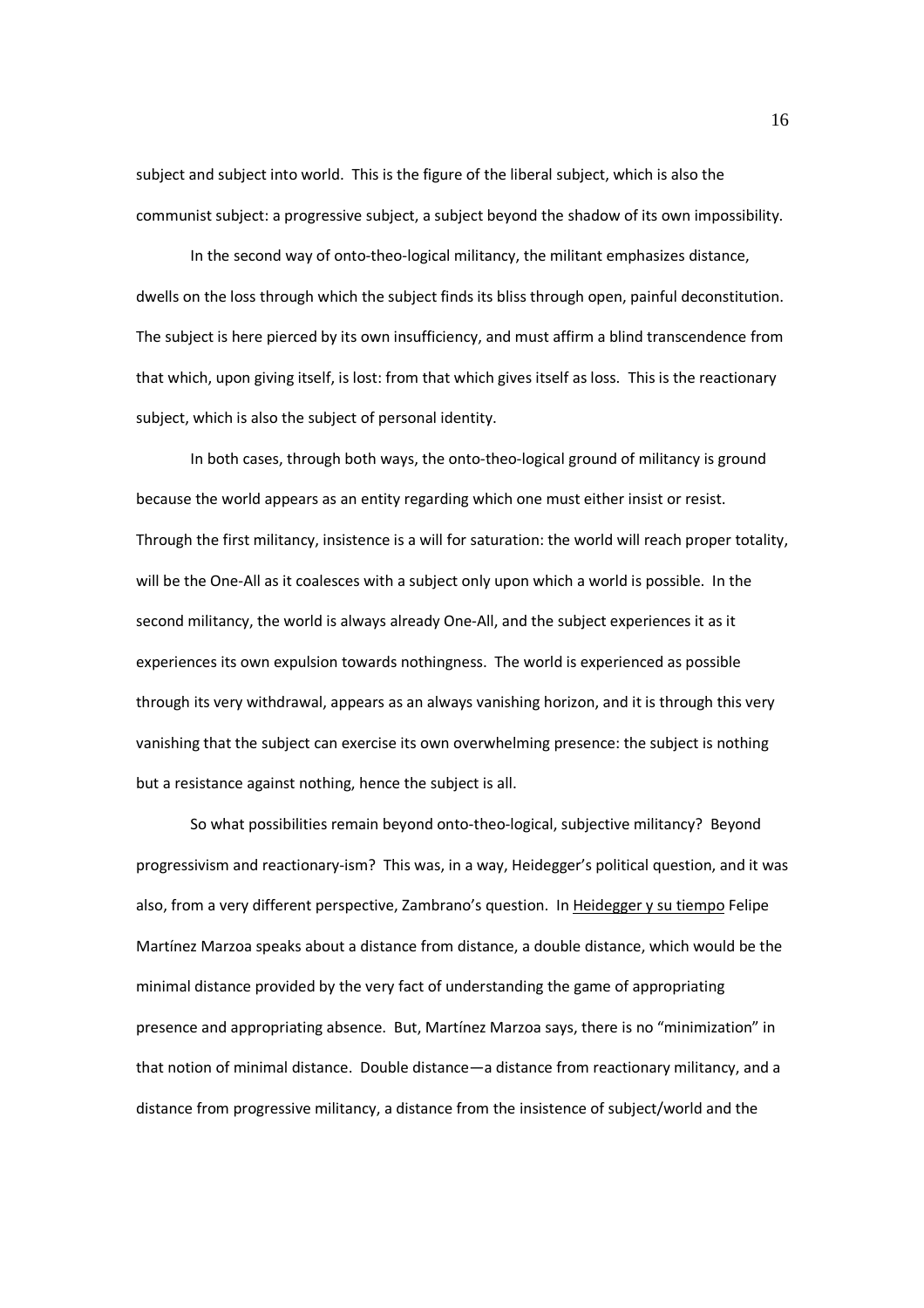resistance to its loss—is rather "enormous, immeasurable" (Martínez Marzoa 45; 46). This double distance cannot form a new subject of the political, but it is the site for the appearance of that which dwells in the unthought of modern subjectivity. It is the promise of another constitution of the political.

 Zambrano's concept of life without texture seeks the dissolution of every subjective insistence and of every subjective resistance. It seeks a possibility of experience beyond the autistic experience of onto-theo-logical militancy. Zambrano says: "[The action of nothingness] is a living action. One could call it life without texture, without consistency. Life with texture is already being, even though in life there is always more than texture, and so in man life is in excess of what it is in those for whom life is only texture. In man, life shows that it is more than being, being, that is, in the way of things, of objects. That is why in man, as being grows, so grows nothingness. And then nothingness works as a possibility. Nothingness hace nacer, brings into the world [I must point out the untranslatability of hace nacer here, since nothing could be more wrong than the obvious translation, "brings into being"]" (169).

 What about this nothingness? For Zambrano, nothingness is precisely "what can not be thought as a function of being" (165). It is the dissolution of the thinking/being identity. Nothingness propitiates nihilism only for philosophical consciousness, and more properly for philosophy understood as a philosophy of consciousness, as a philosophy of subjectivity. But, in Zambrano, nothingness does not announce nihilism. On the contrary, "la nada hace nacer," nothingness brings into the world, and what it brings is the "fondo sagrado" or sacred ground: "The sacred ground from which man went on slowly awakening as if from the initial dream reappears now in the nothingness" (173). Nothingness is for Zambrano the excess of subjectivity, the absolute resistance to—as double resistance, as double distance—subjectivity, "a resistance that is not being, since the thinking subject knows nothing about any being that is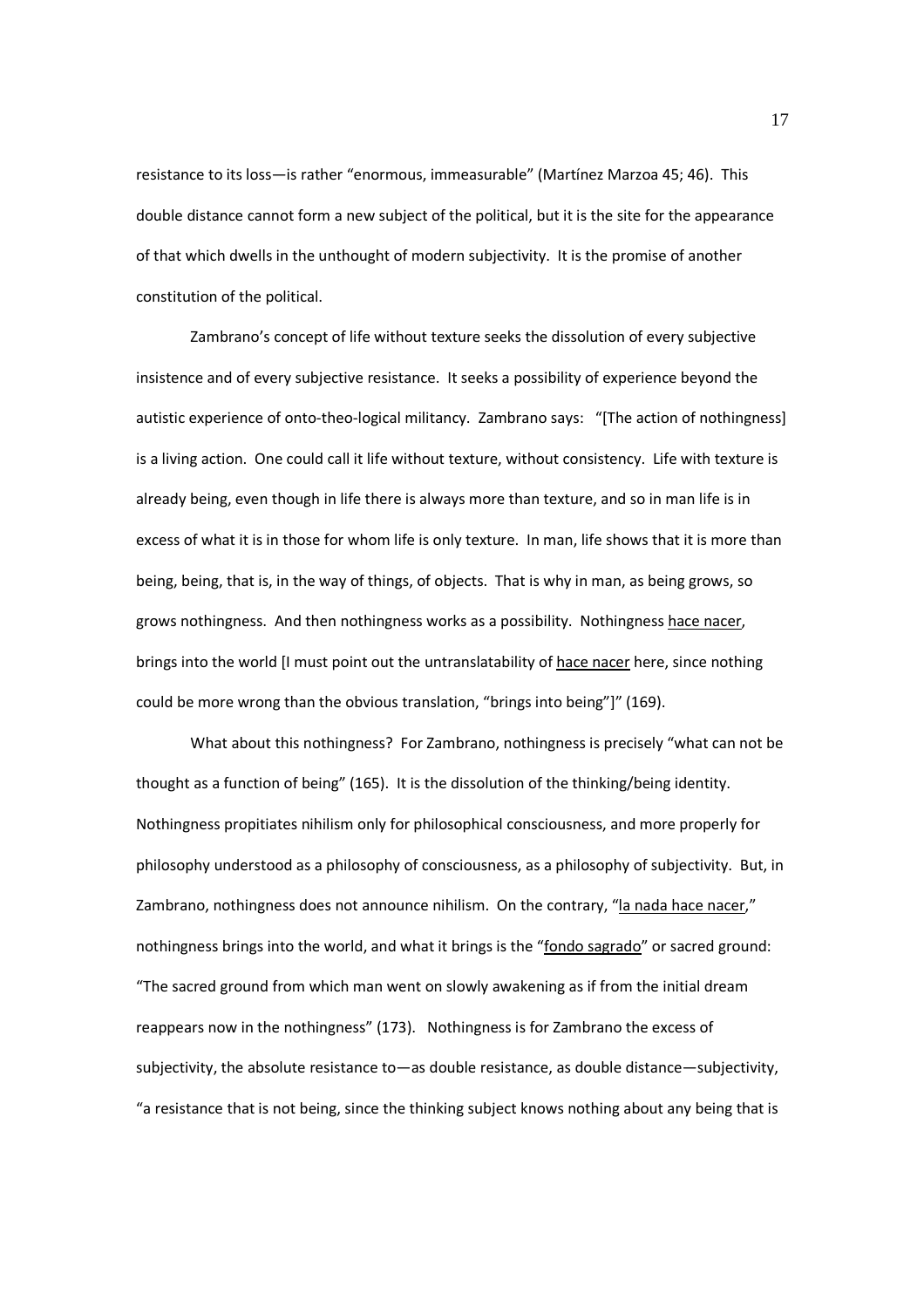not itself" (174). And that which is not being is nothing, "mas es todo; es el fondo innominado que no es idea" ["but it is everything; it is the nameless ground that is not idea"] (174). To think through to this nameless ground, nothingness, since not-being, not-idea, is for Zambrano to think "the last appearance of the sacred" (162), the last god. This is for Zambrano the philosophical task of the present, understood as a "conversion" (164), insofar as it requires a renunciation. In fact, it requires a renunciation to the renunciation of the excess of being, it requires to give up having given up non-being, hell, or nothingness. Only in that renunciation to renunciation, in that double renunciation and double distance the totality of thought opens up. Zambrano speaks of a "desmoronamiento," a "falling apart of what is texture, of what is being in human life" 169) as an essential condition of that possibility of experience. This falling apart, this emptying out of being will open the space for the harsh but redeeming unthought. Here is a translation of Zambrano's words: "Nothingness is like the shadow of an All that can not come into understanding, the void of such a compact fullness that it becomes its equivalent, the mute, unarticulated negation of all revelation. It is the pure sacred without any indication that it will allow itself to be unconcealed" (175).

 How is the possibility of thinking the pure sacred, then, political, or how does it announce a new constitution of the political? The thinking of untextured life connects with the thinking of subaltern un-legacy. Something other than life shows up in untextured life, as life is not the limit of the thinkable. Beyond life there is a pure sacredness that remains close to the nakedness of nothing. The task today is to think or to undergo the experience of the pure sacred, to pass the test of the last god, that god that always already occupies the "entire area" of our life through our forgetting, and through our forgetting of forgetting. In life without texture, life without being, life without bios, accessible only through the experience of degrounding, in itself a consequence of the revelation of the death of God, the possibility and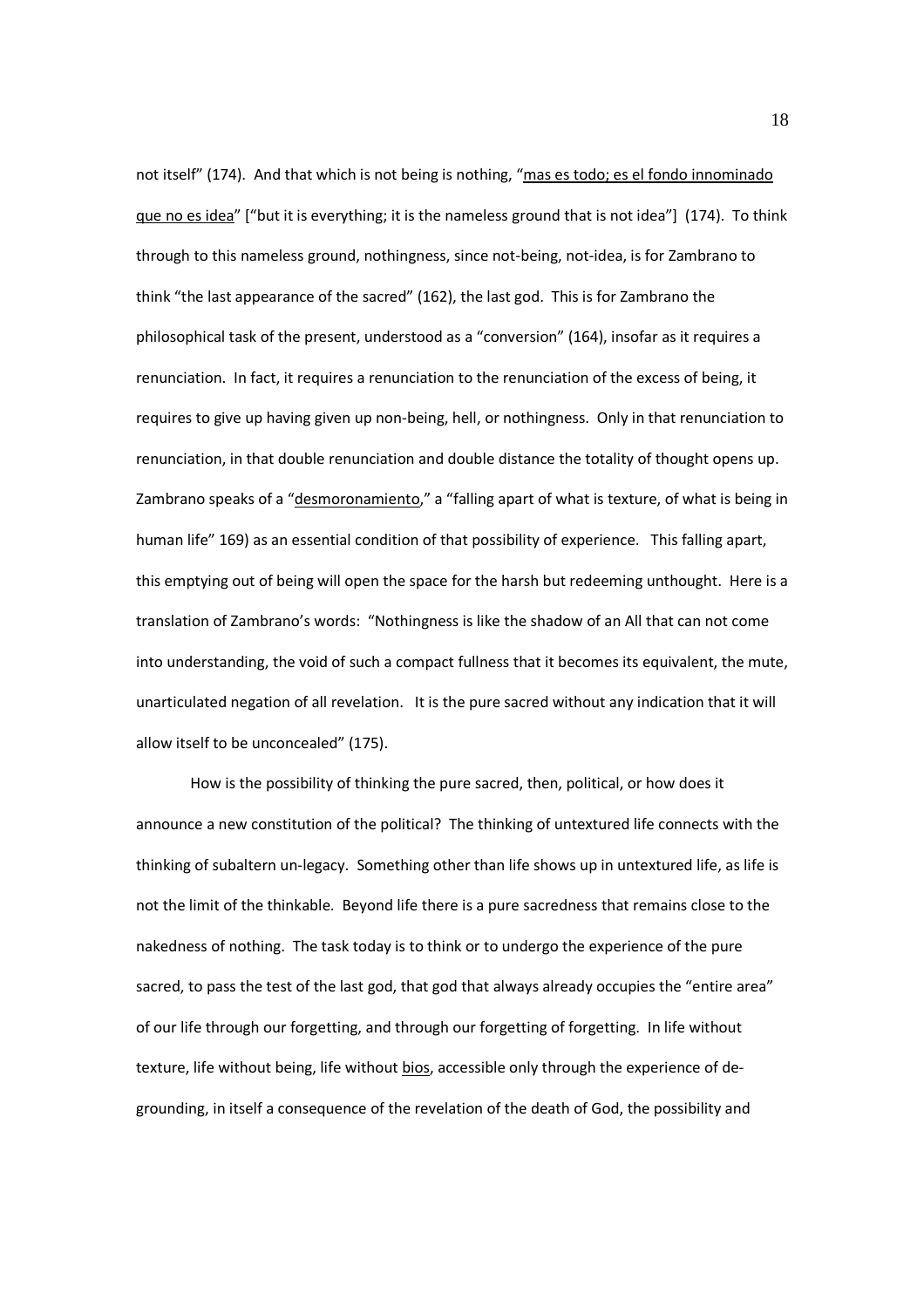hence the necessity of an encounter with the last god—as the void of compact fullness—opens up. It is a remembering, but it is a remembering of what remains un-legated, and thus not the object of communitarian property. To remember life beyond life, against biopolitical subjectivation—that is the historical reserve of the vanquished as vanquished, and hence the promise of an altogether different politics, of another beginning: the other side of sacrificial politics. Zambrano gives us, against the sovereignty of onto-theo-logical subjectivity, an antisovereign political a-theology. Is that the last or present sense of the Pythagorean white chapel at the heart of a thoroughly declined empire? Its promise for the abandonment of sacrificial history must still be thought out. For sacrificial history is always a history of the legacy, and of the life that is legated.

## Alberto Moreiras

University of Aberdeen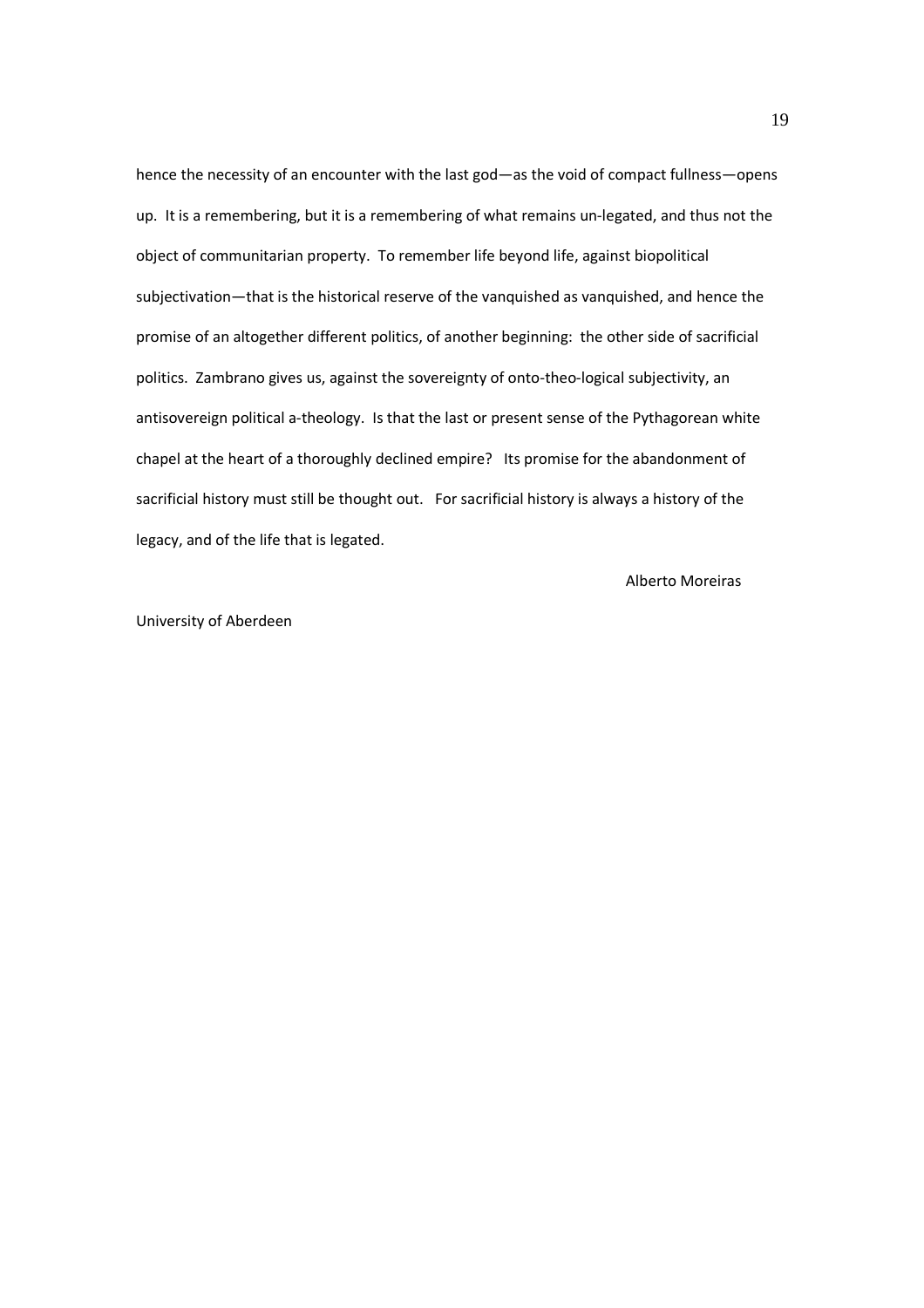## Works Cited

Adán, Oscar. "María Zambrano y la pregunta por el Ser." Aurora 1 (1999): 59-79.

Cacciari, Massimo. "Para una investigación sobre la relación entre Zambrano y

Heidegger." Archipiélago 60 (January 2004): XX.

- Heidegger, Martin. Being and Time. Joan Stambaugh transl. Albany: State University of New York Press, 1996.
- ----. Letter on Humanism. In Basic Writings. David Farrell Krell ed. New York: Harper & Row, 1977.
- ---. Parmenides. André Schuwer and Richard Rojcewicz transl. Bloomington: Indiana University Press, 1992.
- ---. The Question Concerning Technology and Other Essays. William Lovitt trans. New York: Harper & Row, 1977.

Martínez Marzoa, Felipe. Heidegger y su tiempo. Madrid: Akal, 1999.

- Moreno Sanz, Jesús ed. María Zambrano. La razón en la sombra. Antología crítica. Madrid: Siruela, 2004.
- Ranciére, Jacques. Disagreement. Politics and Philosophy. Julie Rose Transl. Minneapolis: U of Minnesota P, 1999.
- Sevilla, Sergio. "La razón poética: mirada, melodía y metáfora. María Zambrano y la hermenéutica." In María Zambrano: la razón poética y la filosofía. Madrid: Tecnos, 1997. 87-108.
- Zambrano, María. El hombre y lo divino. Madrid: Siruela, 1991.